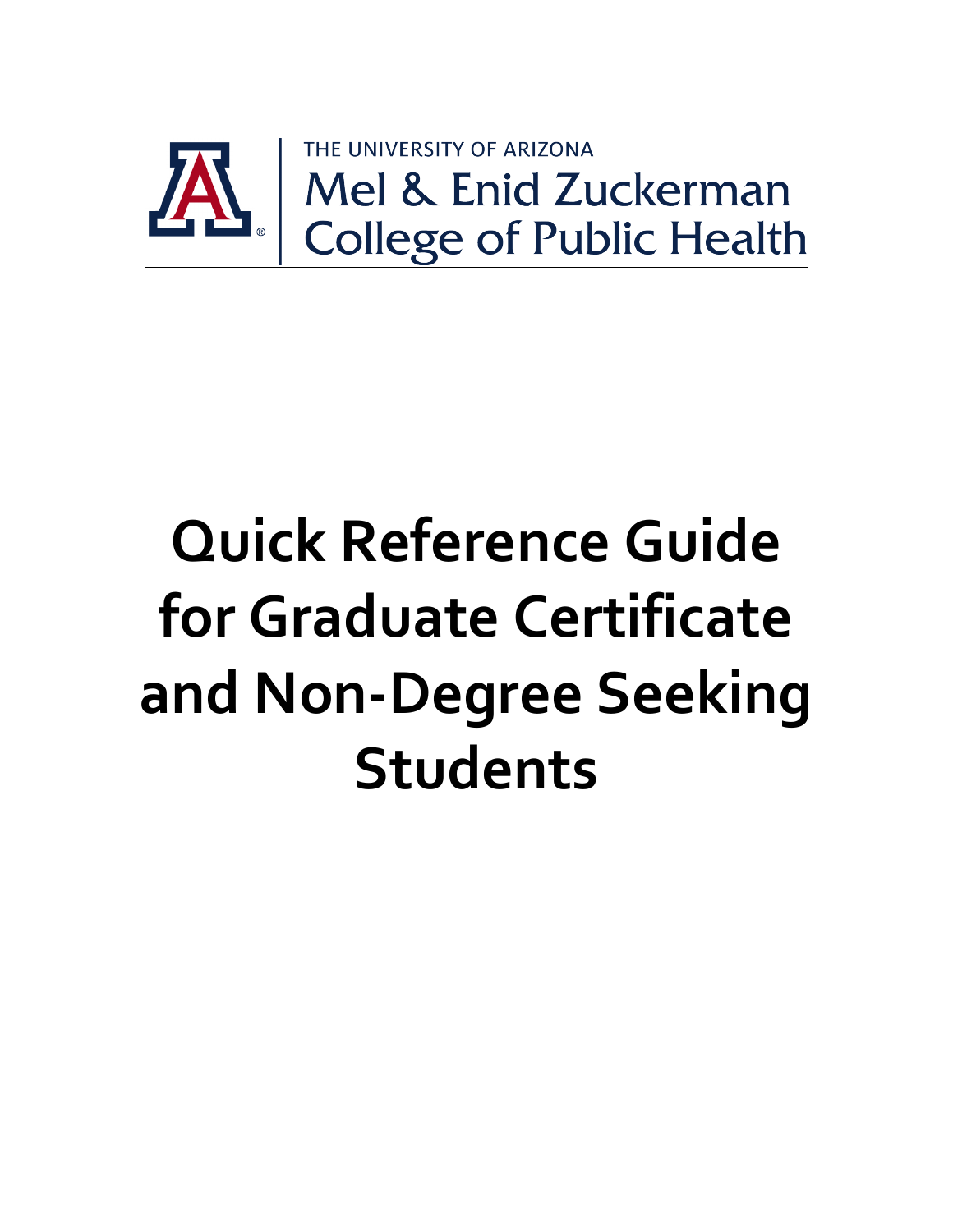# **Quick Links (external to this document)**

[Academic Calendar](https://catalog.arizona.edu/calendar/2019-2020-academic-calendar)

[Admission Information Events for Graduate Degree Programs](https://publichealth.arizona.edu/graduate-students/admissions/events)

[College of Public Health Graduate Certificate Handbook](https://publichealth.arizona.edu/graduate-students/handbooks)

[College of Public Health Schedule of Classes](https://publichealth.arizona.edu/students/course-schedule)

Graduate Certificate Curriculum

- [Clinical and Translational Research](https://publichealth.arizona.edu/academics/certificates/actr/curriculum)
- [Global Health and Development](https://publichealth.arizona.edu/academics/certificates/ghd/curriculum)
- [Health Administration](https://publichealth.arizona.edu/academics/certificates/health-administration/curriculum)
- [Public Health](https://publichealth.arizona.edu/academics/certificates/public-health)

[Graduate College application for NDS and Certificate Students](https://grad.arizona.edu/admissions/procedures)

Immunization Requirements – [MMR Campus Health Registration Hold \(Main Campus](https://www.health.arizona.edu/graduate-students)  [students\)](https://www.health.arizona.edu/graduate-students)

[Masters of Public Health Curriculum](https://publichealth.arizona.edu/academics/mph) [Public Health webpage for NDS students](https://publichealth.arizona.edu/graduate-students/graduate-admissions/non-degree)

- Course recommendations for potential MPH students
- Financial Aid
- Benefits and challenges of taking courses as an NDS student
- Choosing a campus, Online v. Main
- Other FAQ's

[Qualified Tuition Reduction Benefit for UA Employees, Spouses and Dependents of](https://hr.arizona.edu/employees-affiliates/benefits/educational-benefits)  [Employees](https://hr.arizona.edu/employees-affiliates/benefits/educational-benefits) [Residency Classification Office](http://www.registrar.arizona.edu/residency/general-residency-guidelines)

<span id="page-1-0"></span>[Tuition and Fee Calculator](http://bursar.arizona.edu/students/fees)

# **Reference Guide Content**

[Arizona Residency](#page-1-0) [Campus Safety](#page-2-0) [Cat Card](#page-3-0) [Completing the Admissions Process](#page-3-1) [D2L: Accessing your online course materials](#page-3-2) [Email](#page-4-0) [International Students](#page-4-1) [Library Resources](#page-4-2) [Miscellaneous University Resources](#page-5-0) [Parking and Transportation](#page-5-1) [Registering for Classes](#page-6-0) [Technological Resources for Students](#page-6-1) [Graduate Coordinator Contact Information](#page-7-0)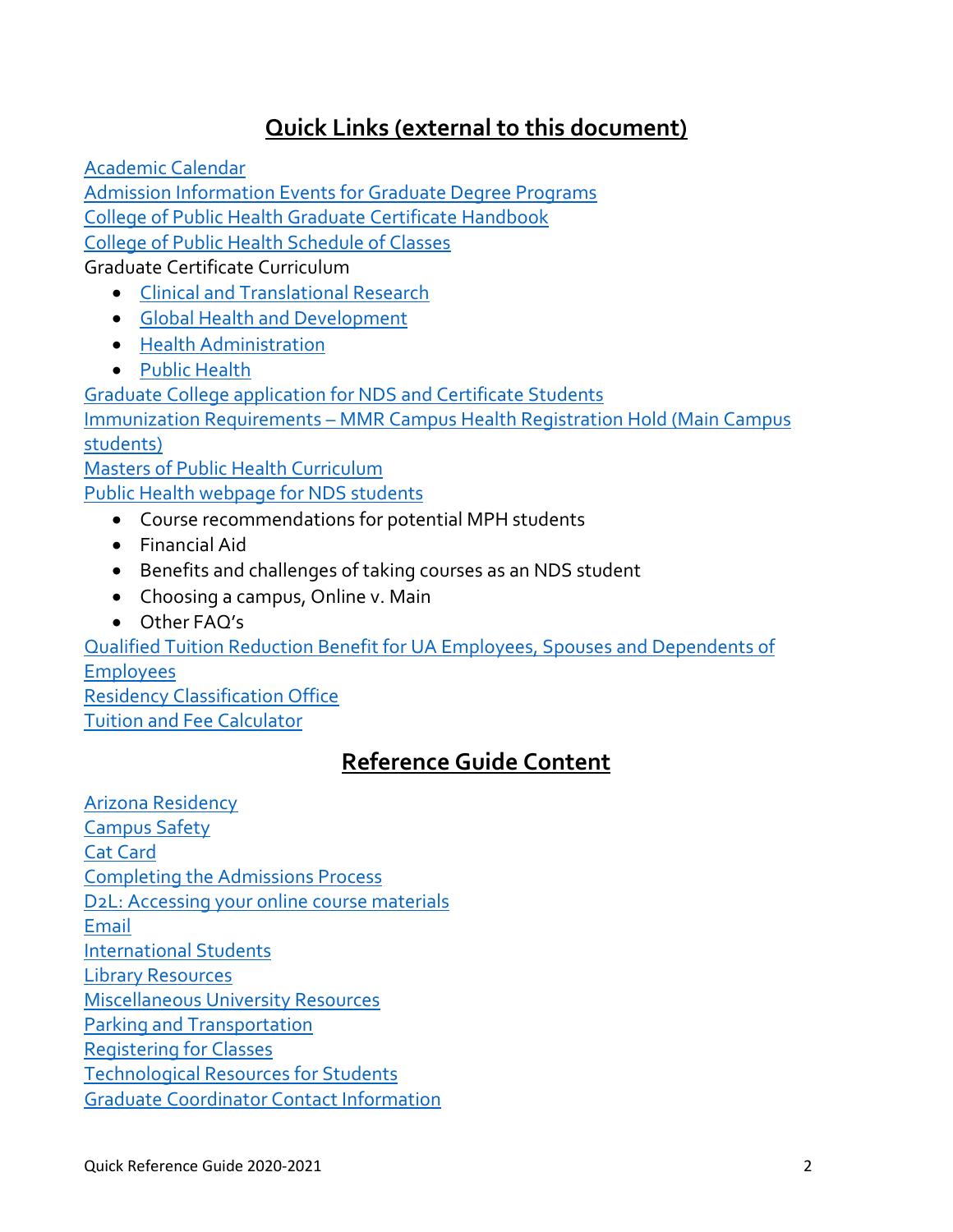## **ARIZONA RESIDENCY**

Main Campus students, are you an Arizona state resident? If you're an Arizona state resident, or might become one soon, you should become familiar with th[e Residency Classification Office.](http://www.registrar.arizona.edu/residency/residenc.htm)

If you are incorrectly classified as an out-of-state student when you are an Arizona resident, you will need to follow th[e UA Procedures for Establishing Arizona Residency.](http://www.registrar.arizona.edu/residency/aborpro.htm) You will fill out the [Domicile Affidavit Form](http://www.registrar.arizona.edu/residency/residency-forms) and return it to their office.

If your status changes during your time at the U of A, you can apply for a review of your status during certain times of the year. Please contact th[e Residency Classification Office](http://www.registrar.arizona.edu/residency/residenc.htm) at 520.621.3636 or [REG](mailto:REG-rco@email.arizona.edu)[rco@email.arizona.edu](mailto:REG-rco@email.arizona.edu) if you have any questions.

Note to Online Campus students, your residency classification does not impact your tuition rate. All Online Campus students pay the same tuition and fees regardless of residency.

### **BOOKS**

So, you're registered and you're ready to go! You visit the big, beautifu[l UA Bookstore](http://www.uofabookstores.com/uaz/) in the Student Union. You ask where the public health books are. They look at you like you just took a one-way trip from Pluto. "Hmmm," you think, "there must be more to this book-buying thing than meets the eye."

There is! Our books are sold at the [Arizona Health Sciences Center \(AHSC\) Bookstore.](http://uabookstores.arizona.edu/ahsc/) The AHSC Bookstore is located in Room 1116 on the ground floor of th[e Arizona Health Sciences Center,](http://ahsl.arizona.edu/mobi/tucson/directions/map) near the [Arizona Health](http://www.ahsl.arizona.edu/)  [Sciences Library,](http://www.ahsl.arizona.edu/) just a bit north of the College of Public Health. You may also order books online and have them shipped to you.

In addition, some books may be on reserve at the [Arizona Health Sciences Library.](http://www.ahsl.arizona.edu/) Many books can also be purchased or rented throug[h Amazon](http://www.amazon.com/) o[r Chegg.com.](http://www.chegg.com/) Required books may be listed on [UAccess Student Center](http://uaccess.arizona.edu/) and/or [D2L,](https://d2l.arizona.edu/) as well as on the syllabus on the first day of class.

## <span id="page-2-0"></span>**CAMPUS SAFETY**

Safety is an important issue for the entire University of Arizona campus community. The University of Arizona offers various campus safety resources and services lik[e SafeRide](http://azsaferide.wixsite.com/saferide) and [UA Alert.](http://cert.arizona.edu/ualert)

The **[UA Police Department](http://uapd.arizona.edu/)** provides a secure atmosphere for the University Community. For nonemergencies, UAPD can be reached at 520.621.8273 (621-UAPD). In case of emergency, please still call 911.

For **Phoenix campus students**, Campus Security can be reached at 602.827.2368.

In addition, with the new **LiveSafe App**, you have the option to either call ASUA SafeRide or to use the app's feature called SafeWalk, which allows you to pick a contact from your address book to watch your location as you walk to your destination in order to make sure that you arrive safely. LiveSafe is free and accessible to all through th[e Apple Store](https://itunes.apple.com/us/app/livesafe/id653666211?mt=8) or [Google Play Store.](https://play.google.com/store/apps/details?id=com.livesafe.activities&hl=en)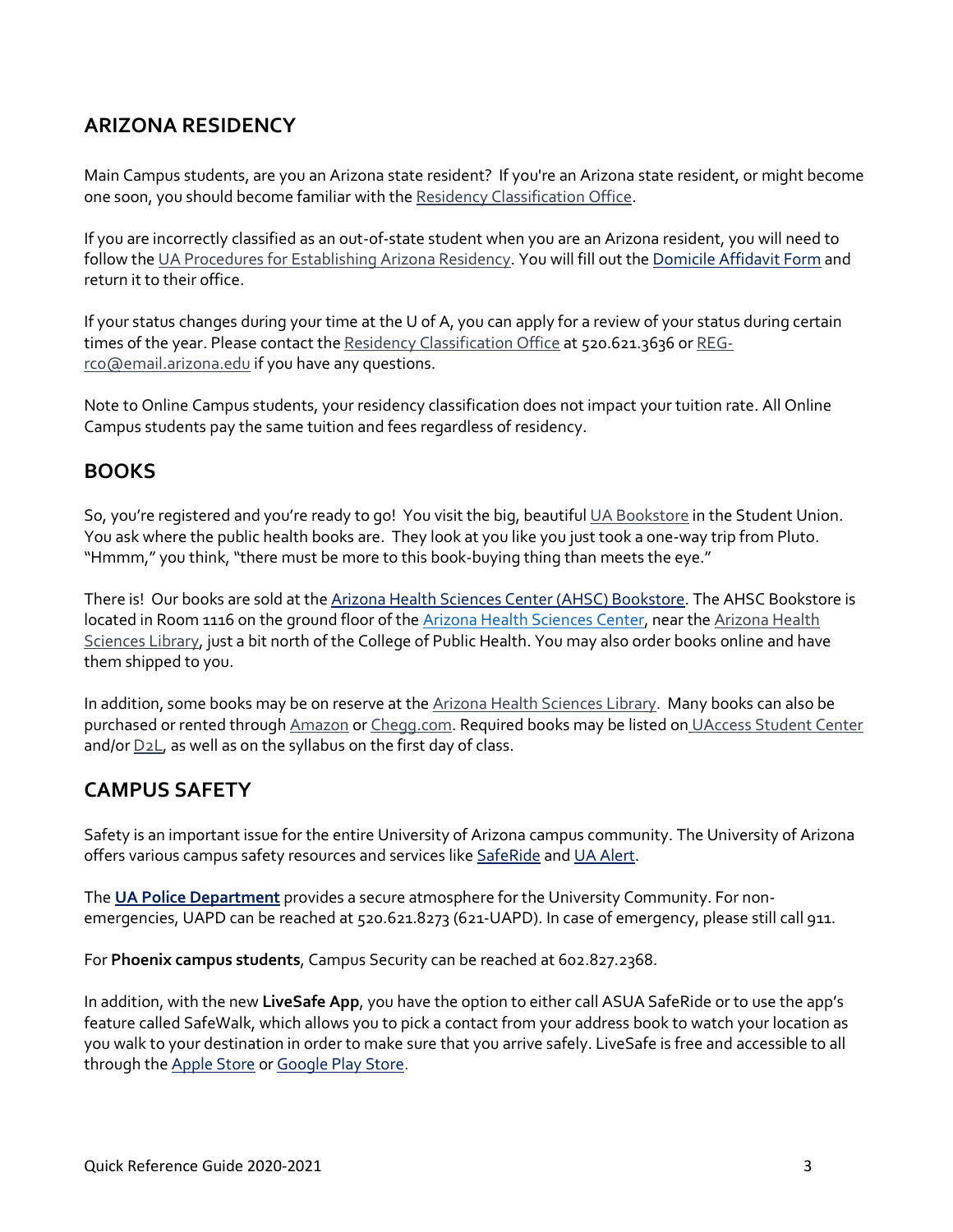## <span id="page-3-0"></span>**CAT CARD**

Th[e CatCard](https://catcard.arizona.edu/) is the official University of Arizona identification card. CatCards feature a digitized photo, digitized signature, SmartChip, and magnetic strip.

To obtain your CatCards, visit the [CatCard website.](https://catcard.arizona.edu/mycatcard-instructions) There is a \$25 charge for your CatCard. Prior to obtaining your CatCard, you must be enrolled in at least one class.

#### **Your CatCard can be used for:**

- **Library card**
- **EXEC** Campus Recreation Center access
- **E** Link with your Wells Fargo checking account
- **Accessing Arizona athletic events**
- **Photocopying and printing services**
- **Discounts at local businesses**
- And more!

### <span id="page-3-2"></span><span id="page-3-1"></span>**COMPLETING THE ADMISSIONS PROCESS**

- 1. After you have been officially admitted to the University of Arizona, the UA Graduate College will send you your Student ID number by e-mail and your PIN by mail (your PIN can also be obtained in GradApp a[t https://apply.grad.arizona.edu/users/login\)](https://apply.grad.arizona.edu/users/login).
- 2. You will need to log into UA GradApp to accept your admission (indicate your intent to matriculate): <https://apply.grad.arizona.edu/users/login>
- 3. Using your Student ID and PIN number, you will obtain your UA NetID, password, and e-mail address at[: https://netid.arizona.edu/](https://netid.arizona.edu/)
- 4. Once you have established your e-mail address, you may begin checking your UA e-mail at: [http://catmail.arizona.edu](http://catmail.arizona.edu/) All official communications from the University of Arizona and the College of Public Health will be sent to your UA e-mail address.
- 5. At that point, **Main Campus** students will be required to meet the [UA immunization requirements](https://www.health.arizona.edu/immunization-requirements) prior to registering.
- 6. Once you complete steps 2, 3, and 5, you will be able to log onto [UAccess Student Center](http://uaccess.arizona.edu/) to register for your courses.
- 7. You will want to check out the [MEZCOPH Course Schedule,](http://www.publichealth.arizona.edu/students/course-schedule) as well as the curriculum and Recommended Course Sequencing (MPH program only) at [http://www.publichealth.arizona.edu/academics/mph.](http://www.publichealth.arizona.edu/academics/mph)

If you are an Online Non-degree Seeking Student, please follow-up wit[h Samantha Pierce](mailto:spierce@email.arizona.edu) regarding online MPH course offerings, course meeting dates, and plan of study options for the Online MPH.

8. [UAccess Student Center](http://uaccess.arizona.edu/) is the center for obtaining information on your financial aid package, signing up for health insurance, paying tuition, etc.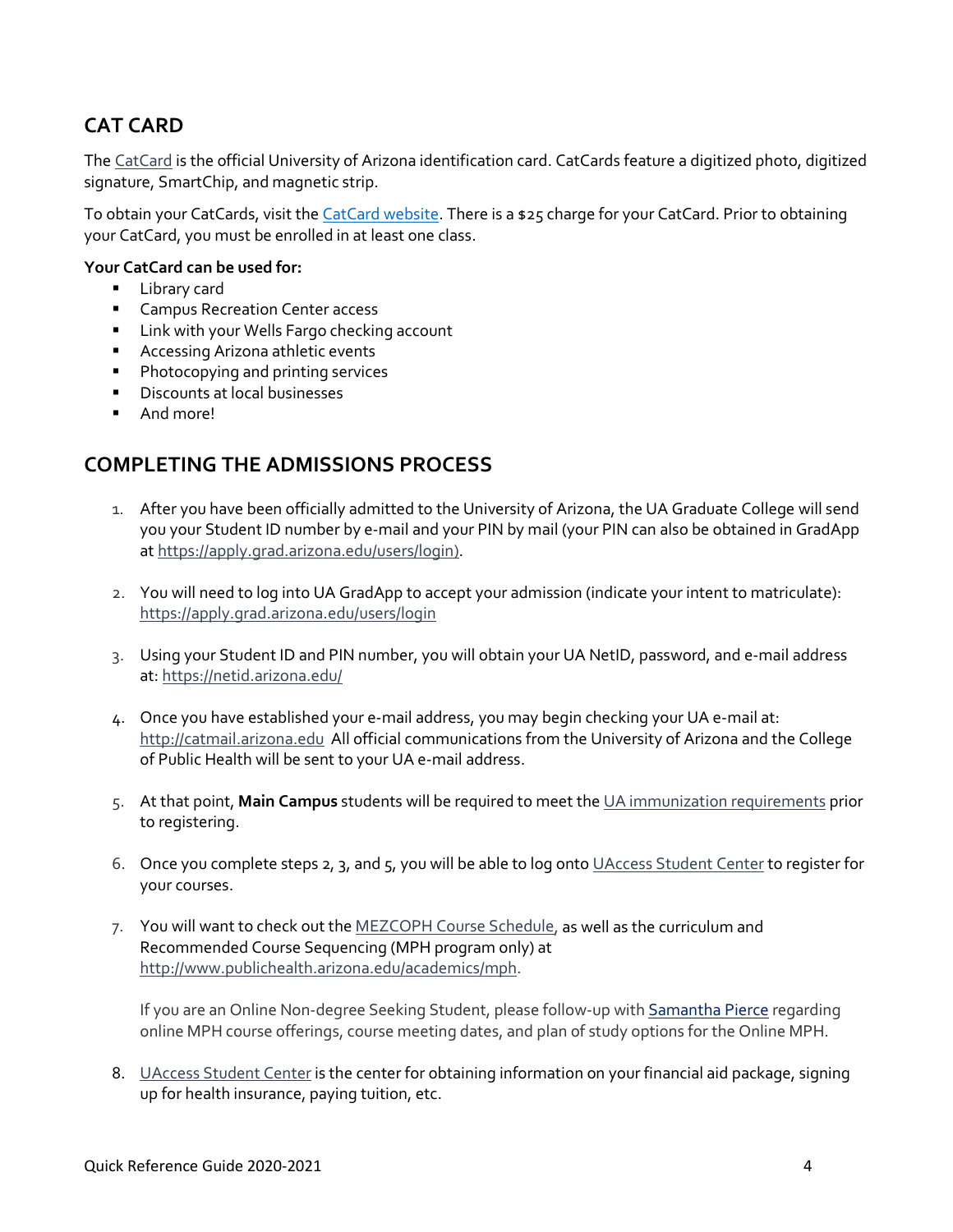9. If you are an Arizona resident, you will need to verify your residency through the Residency Classification Office: <http://www.registrar.arizona.edu/residency/aborpro.htm> You will also need to meet the Prop 300 requirements to verify your citizenship status: <https://www.registrar.arizona.edu/personal-information/proposition-300-faqs>

Be reminded, if you are a non-degree seeking student, financial aid options are limited. Please review the [Financial Aid for Non-Degree Seeking Students](https://publichealth.arizona.edu/graduate-students/graduate-admissions/non-degree) section for more information.

10. Updated tuition rates for all MEZCOPH graduate programs will be posted in June at the [Bursar's Office.](http://www.bursar.arizona.edu/students/fees/showrates.asp?term=104&feetype=cph-grad&feerate=all)

## **D2L: ACCESSING YOUR ONLINE COURSE MATERIALS**

**[Desire 2 Learn \(D2L\)](https://d2l.arizona.edu/)** is the campus-wide system used for both online and on campus classes. If you're taking a class that uses D2L, you will have access to the course one week before classes start.

Questions? Concerns? Check out th[e D2L system requirements,](http://help.d2l.arizona.edu/student/minimum-system-requirements) [Student Tool Guides,](http://help.d2l.arizona.edu/student/student-tool-manual) an[d D2L Help page.](http://help.d2l.arizona.edu/)

#### <span id="page-4-0"></span>**EMAIL**

After you have been officially admitted to the University of Arizona, the UA Graduate College will send you your Student ID number by e-mail and your PIN by mail. Using your Student ID and PIN number, you will obtain your UA NetID, password, and e-mail address at: <https://netid.arizona.edu/>

Once you have established your e-mail address, you may begin checking your UA e-mail at: [http://catmail.arizona.edu](http://catmail.arizona.edu/)

All official communications from the University of Arizona and the College of Public Health will be sent to your UA e-mail address once you begin classes.

## <span id="page-4-1"></span>**INTERNATIONAL STUDENTS**

If admitted to a Main Campus graduate program within the College of Public Health, International Students will need to complete th[e Financial Guarantee](http://grad.arizona.edu/admissions/admissions-requirements/international-students/proof-of-financial-resources) and submit it to the UA Graduate College so that they may process your visa.

[International Student Programs and Services \(ISPS\)](https://global.arizona.edu/international-students) holds th[e International Student Orientation and](http://global.arizona.edu/international-students/orientation-information)  [Registration](http://global.arizona.edu/international-students/orientation-information) program for new international students at the beginning of the fall and spring semesters. The program is *mandatory* for all new international undergraduate and graduate students who are in Main Campus programs.

## <span id="page-4-2"></span>**LIBRARY RESOURCES**

For writing papers, doing biostats homework, checking e-mail, or a bit of chatting with classmates, the Arizona [Health Sciences Library \(AHSL\)](http://ahsl.arizona.edu/) is the place to be! After the doors lock, UA Health Sciences students, faculty, and staff can enter the library with their CatCards. Here i[s more information](http://ahsl.arizona.edu/about/hours) about hours, including holidays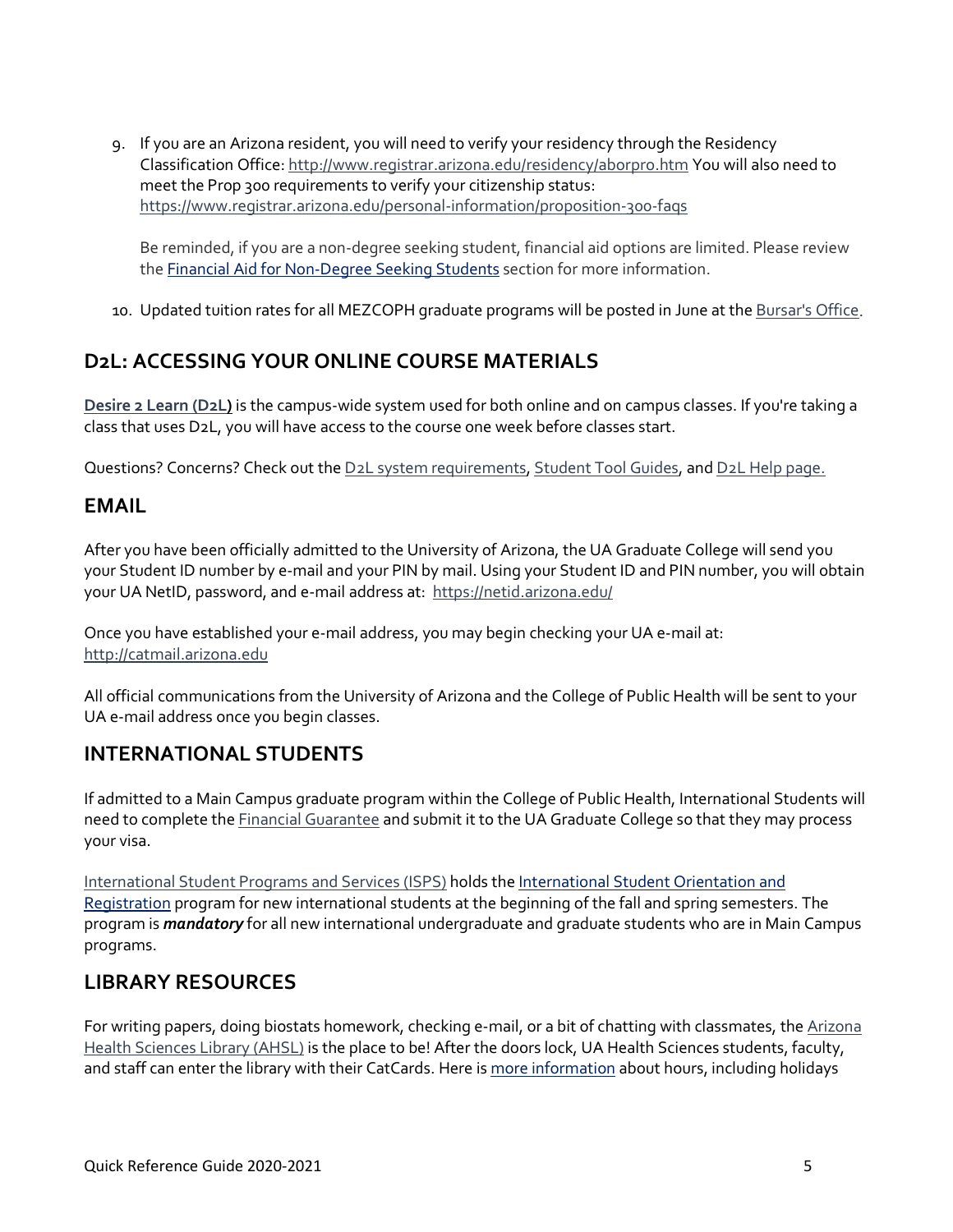and seasonal changes. The library offers great access t[o journals,](http://zp9vv3zm2k.search.serialssolutions.com/?V=1.0&L=ZP9VV3ZM2K&N=100&S=T_AZ&C=A) information services, grant support, wireless [internet access,](http://ahsl.arizona.edu/services/wireless-access) an[d computer labs.](http://ahsl.arizona.edu/services/library-computer-lab-tucson) [Map of location in Tucson](http://ahsl.arizona.edu/about/ahsl-tucson/directions-parking#ahsc-map)

Phoenix Health Sciences Library hours, map, and parking information: <http://ahsl.arizona.edu/pbc-library>

In addition, we have our own Health Sciences librarian! During the academic year, AHSL librarians are available in room A202 of Drachman Hall to provide individual assistance to students, faculty, and staff. If you would like to set up an appointment, please contact Jean McClelland at [jmcc@email.arizona.edu](mailto:jmcc@email.arizona.edu) or 520-626-7508.

You may also, from time to time, visit (electronically or in person) th[e UA Library](http://www.library.arizona.edu/) on main campus (se[e map\)](http://new.library.arizona.edu/visit/main).

## <span id="page-5-0"></span>**MISCELLANEOUS UNIVERSITY RESOURCES**

The University of Arizona has a variety of resources for you, including:

- **[African American Student Affairs](http://aasa.web.arizona.edu/)**
- [Arizona Online](https://online.arizona.edu/programs/graduate/online-master-public-health-public-health-mph)
- **[Asian Pacific American Student Affairs](http://apasa.arizona.edu/)**
- **[Campus Health Services](http://www.health.arizona.edu/)**
- **[Campus Pantry](http://campuspantry.arizona.edu/)**
- [Campus Recreation Center](http://rec.arizona.edu/)
- **[Career Services](http://www.career.arizona.edu/)**
- [Chicano/Hispano Student Affairs](http://chsa.web.arizona.edu/)
- **EXECOUNSELLING AND PROPORT COUNSELLING**
- [Dean of Students](https://deanofstudents.arizona.edu/)
- **[Diversity & Inclusion](http://diversity.arizona.edu/)**
- **-** [Disability Resource Center](http://drc.arizona.edu/)
- **[Financial Assistance](https://financialaid.arizona.edu/)**
- [Graduate College](http://grad.arizona.edu/)
- [Graduate and Professional Student Council \(GPSC\)](http://www.gpsc.arizona.edu/)
- **[International Student Programs and Services](http://global.arizona.edu/international-students)**
- **[The Think Tank \(tutoring and other services\)](http://thinktank.arizona.edu/)**
- **[LGBTQ Student Affairs](http://lgbtq.arizona.edu/)**
- [Native American Student Affairs](http://nasa.web.arizona.edu/)
- **[Ombudsperson Committee](http://ombuds.arizona.edu/)**
- [Safe Ride](https://azsaferide.wixsite.com/saferide/contact-us)
- **[Sexual Assault Assistance](http://www.health.arizona.edu/oasis-sexual-assault-and-trauma-services)**
- **Strategic Alternative [Learning Techniques \(Learning Disabilities\)](http://www.salt.arizona.edu/)**
- **[Student Housing](http://www.life.arizona.edu/)**
- **[UA Bursar's Office](http://bursar.arizona.edu/)**
- **UA Events [Getting Involved](http://www.arizona.edu/getting-involved)**
- **[UA Human Resources](http://hr.arizona.edu/jobs)**
- <span id="page-5-1"></span>**[Veterans Services](http://www.registrar.arizona.edu/military-benefits/welcome-veterans-services)**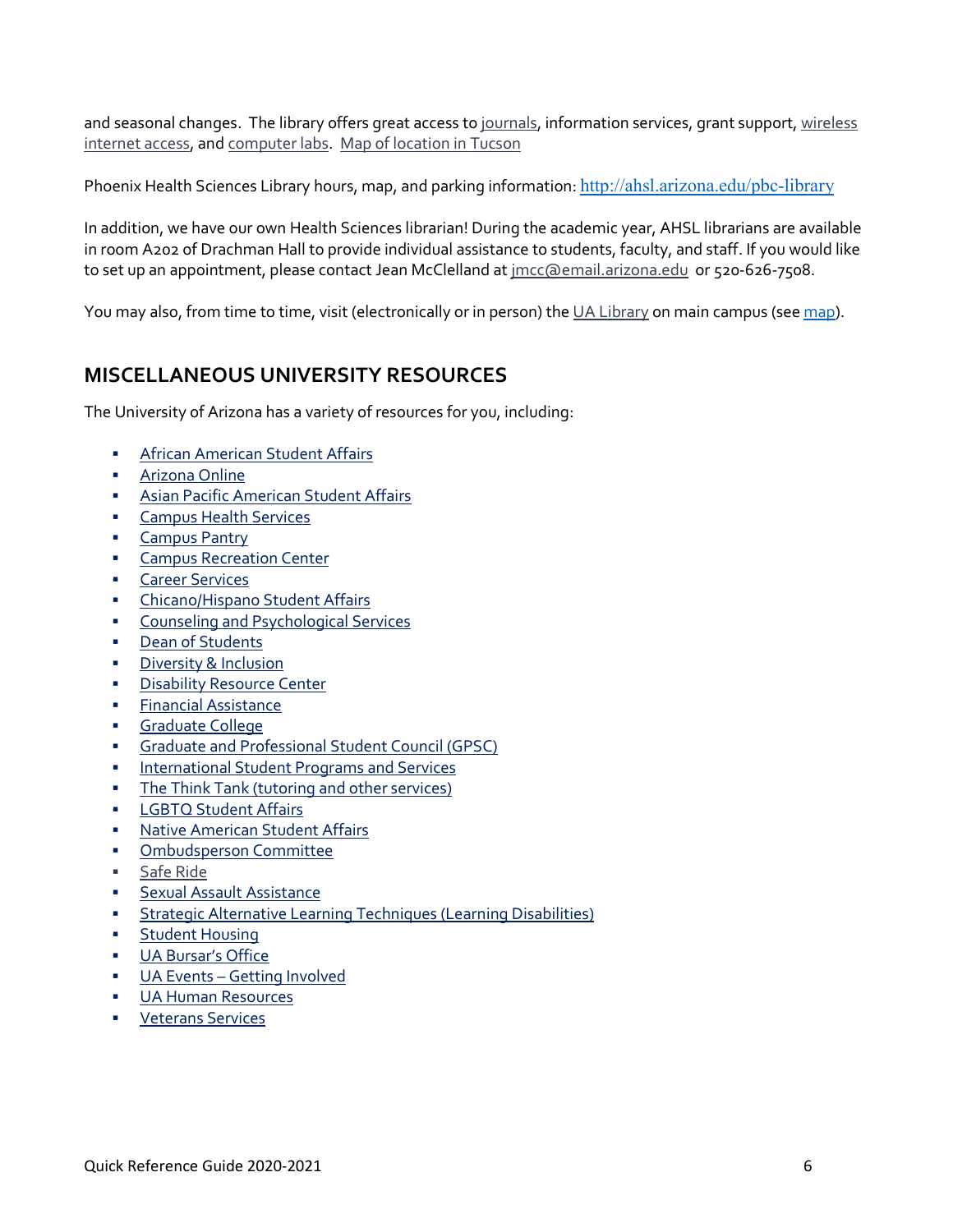## **PARKING AND TRANSPORTATION**

Th[e UA Parking and Transportation Services](http://parking.arizona.edu/) offers a number of parking options, including parking lots, garages, park & ride programs, an[d carpool options.](https://parking.arizona.edu/transportation/rideshare-programs/carpool-parking/) Make sure to put your name in the hat early for parking programs, as there is often a waiting list!

[Specific information on permits](https://parking.arizona.edu/parking/permit-info/) [Parking map](http://parking.arizona.edu/pdf/maps/campus.pdf)

If you would like to get a permit, they're typically valid August through the following August. The cost for most permits is in the range of \$444 (Zone 1) to \$564 (street specific and lot specific) to \$672 (qarage).

Our recommendations close to Drachman Hall would be:

- Zone 1 (which gives you access to any Zone 1 lot on campus)
- **Lot Specific 2029 or 2012**
- **Lot Specific 9003, which is across Campbell. It's cheaper, but is only for the academic year (August** through May)
- **Street Specific on Helen, Martin, or Mabel**
- **Highland Garage**

#### <span id="page-6-0"></span>**REGISTERING FOR CLASSES**

- 1. Go to the UAccess[: http://uaccess.arizona.edu/](http://uaccess.arizona.edu/)
- 2. Click on "Student Center"
- 3. Log in using your UANetId
- 4. Locate the Enrolment tab and click on "Class Search".
- 5. Verify that you are searching for courses for the term that you will be taking classes.
- 6. Enter the course subject and section within the appropriate sections.
	- a. In SUBJECT, type in or select the course prefix (e.g."PHPM)
	- b. In COURSE NUMBER, type in the course number (e.g. 574).

Note: Graduate Certificate and Online Non-degree seeking students are to enroll in the **202 sections** of graduate MPH course offerings.

- 7. For CAMPUS verify it has "Main" campus or "Online" as appropriate to your program.
- 8. Click the SEARCH button. You should see all the courses on the screen with the prefix you entered.
- 9. Select your class and click on "Select". Classes will be added to your shopping cart.
- 10. You will now formally enroll in the courses that have been added to your shopping cart. Locate the Enrolment tab and click on "Add/Drop/Swap Classes".
- 11. All classes within your shopping cart will be listed. Click "Select" and then click "Enroll in # class". You will be prompted to confirm enrollment.
- <span id="page-6-1"></span>12. Verify your course enrollment and class schedule by selecting the Enrollment tab, and clicking "Schedule".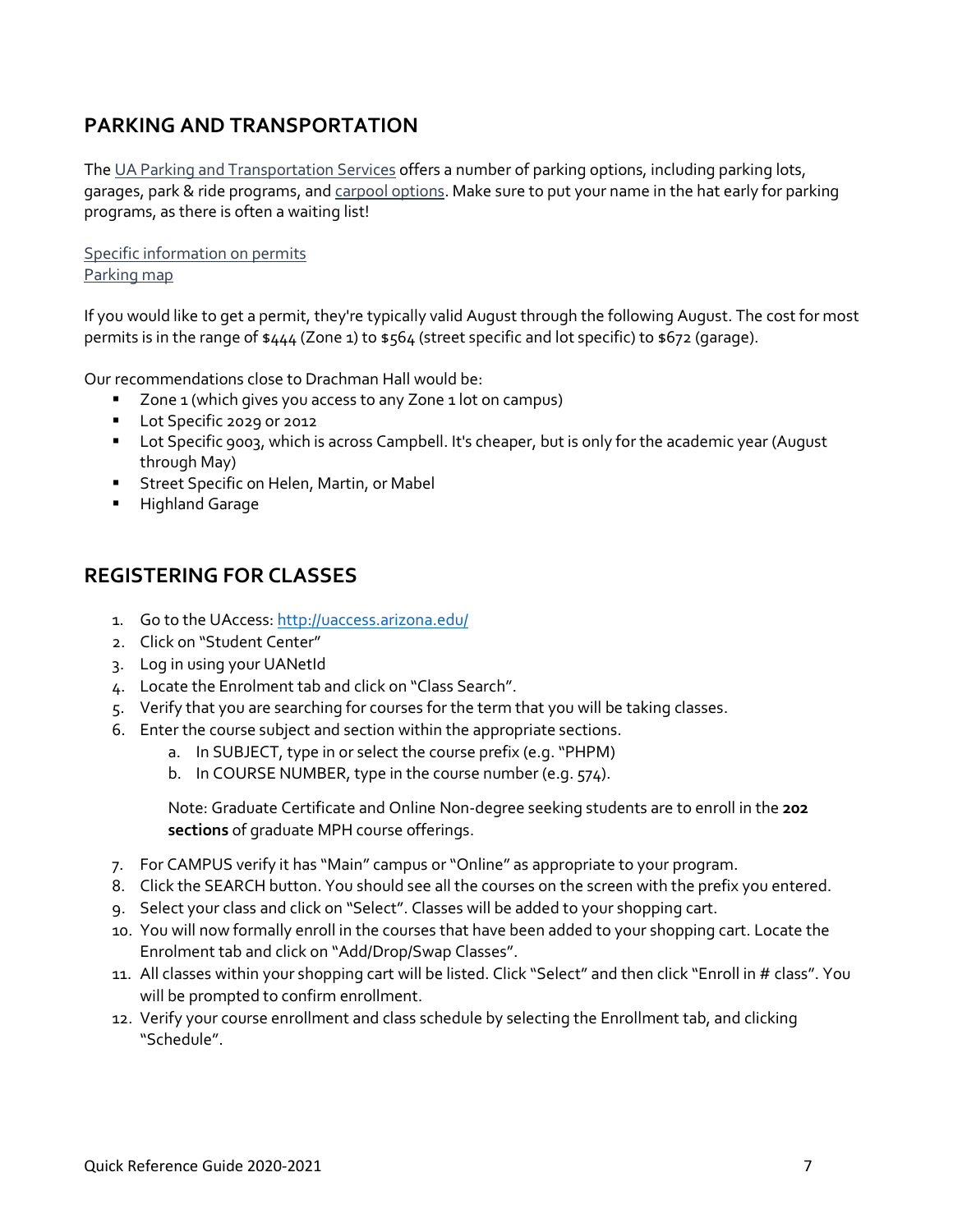## **TECHNOLOGICAL RESOURCES FOR STUDENTS**

**Free Microsoft Office 365 for Students!** Student licenses covered under the Microsoft® Campus Agreement (MCA) enables UA students subscription t[o Office 365 Education](http://uabookstores.arizona.edu/technology/campuslicensing/default.asp) (Microsoft software in the cloud) plan. This plan allows to install Office on up to 5 PCs or Macs and on other mobile devices, including Android, iPad®, and Windows tablets.

**Software Licensing //** A number of software options are available to students for free or discounted cost, including Adobe Creative Cloud, EndNote, and ESRI ArcGIS. [Download software here](https://softwarelicense.arizona.edu/students)**.**

**24/7 IT Support //** Th[e 24/7 IT Support Center](https://it.arizona.edu/service/247-it-support) technical consultants are available in person, by phone, or over chat to assist with campus applications and services or to help you with your personally owned computer or device. Support services are free for all students.

#### **Services Available**

- Supporting applications such as CatMail, UAConnect, D2L, UAccess, and NetID
- **Troubleshooting problems on student, faculty, or staff computers**
- **Installing operating systems and software. Software licenses must be provided by the customer.**
- **Removing spyware and viruses**
- **Removing unwanted software**
- **Installing wired or wireless networking cards**
- **Troubleshooting network problems**
- Taking reports of problems with the UA wired or wireless network

#### **Request Services**

**In person:** The 24/7 IT Support Center is located in room 203 in the **Martin Luther King, Jr. Building** located at 1322 E. 1st Street (at the corner of Mountain Ave. and 1st Street). Use your CatCard to enter the building between 10 PM and 6 AM.

**Phone:** (520) 626-TECH (8324) or (877) 522-7929.

**Chat** (Remote Desktop available): **[http://support.arizona.edu](http://support.arizona.edu/)** (see Documentation for assistance with using)

<span id="page-7-0"></span>**UAService** (online form): **[http://uaservice.arizona.edu](http://uaservice.arizona.edu/)** (see Documentation for assistance with using)